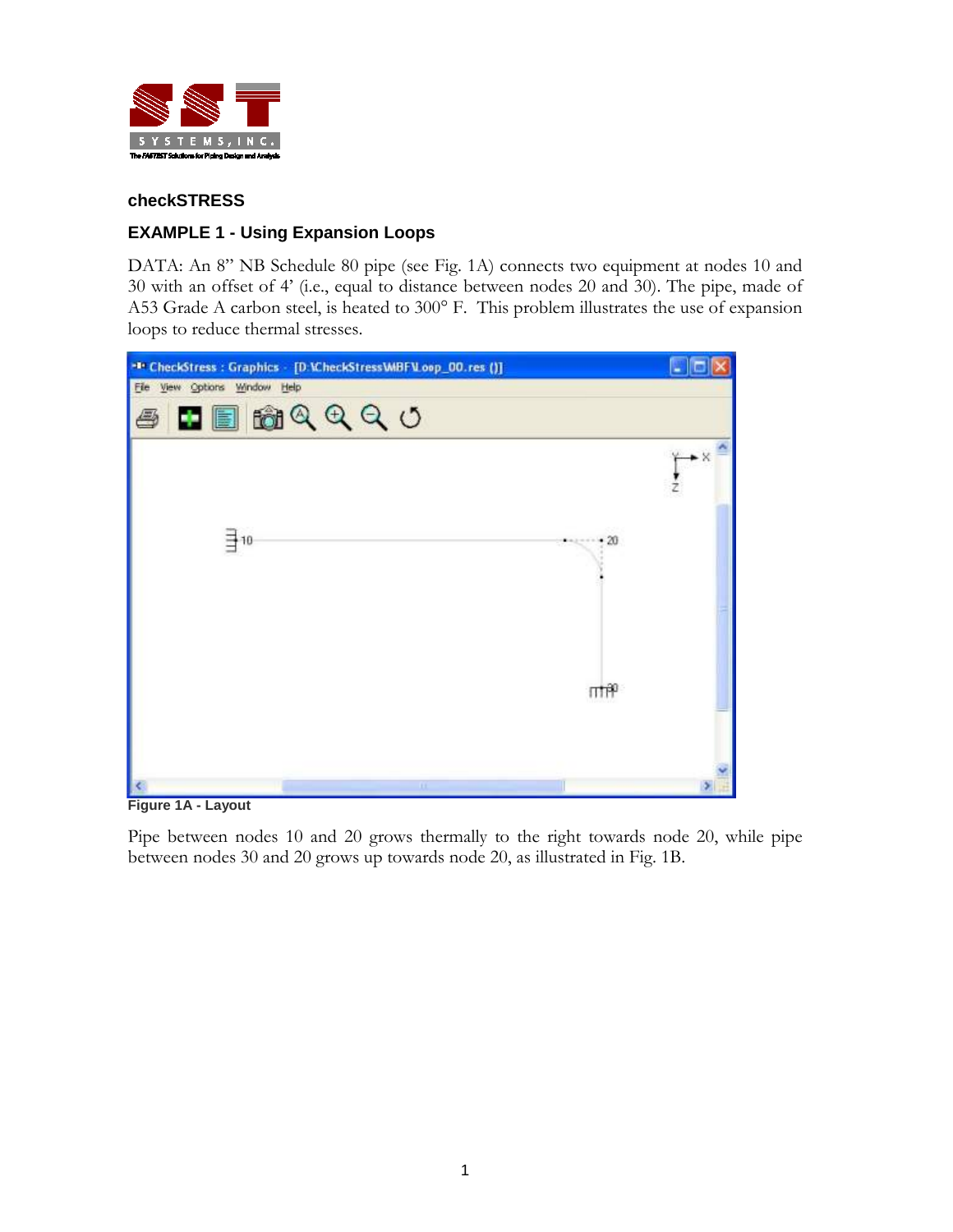

**Figure 1B - Thermal Deflection**

This thermal deformation generates large thermal stresses (orange and red zones) in the bend at node 20 and at anchor node 30, as shown in Fig. 1C.



**Figure 1C - Non code-compliant (notice the reds)**

Now, as a designer, when you use checkSTRESS, you know this layout will be sent back to you by the Stress dept. with suggested rerouting. If you had known beforehand what the engineer discovers, you could have done the rerouting as shown in Fig.1D.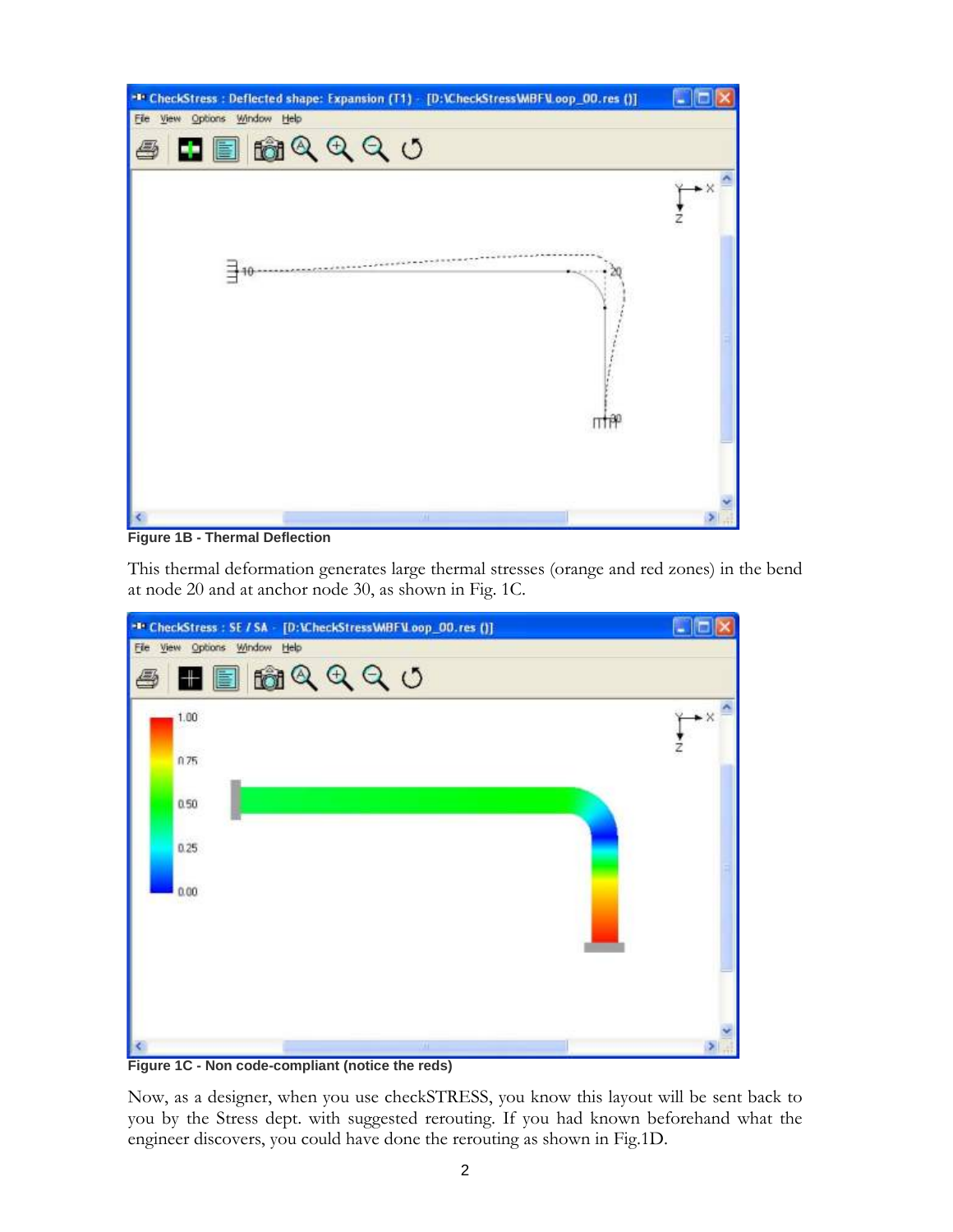

**Figure 1D - Avoiding the "back and forth" by rerouting beforehand**

Fig. 1D shows a revised layout with a loop, introducing two additional bends at nodes 14 and 18, thereby making the layout more flexible. So, thermal growth of X-directional pipes between nodes 10 and 14 and then between 18 and 20 as well as the growth of Z-directional pipe between nodes 30 and 20 are absorbed by the 3 bends at nodes 14, 18 and 20. The corresponding stress contour plots for thermal and sustained load cases are shown in Fig.1E and Fig. 1F, confirming code compliance. Now, the designer sends this code-compliant model file to the engineer for further detailed analysis, saving his/her valuable time and the engineer's as well.